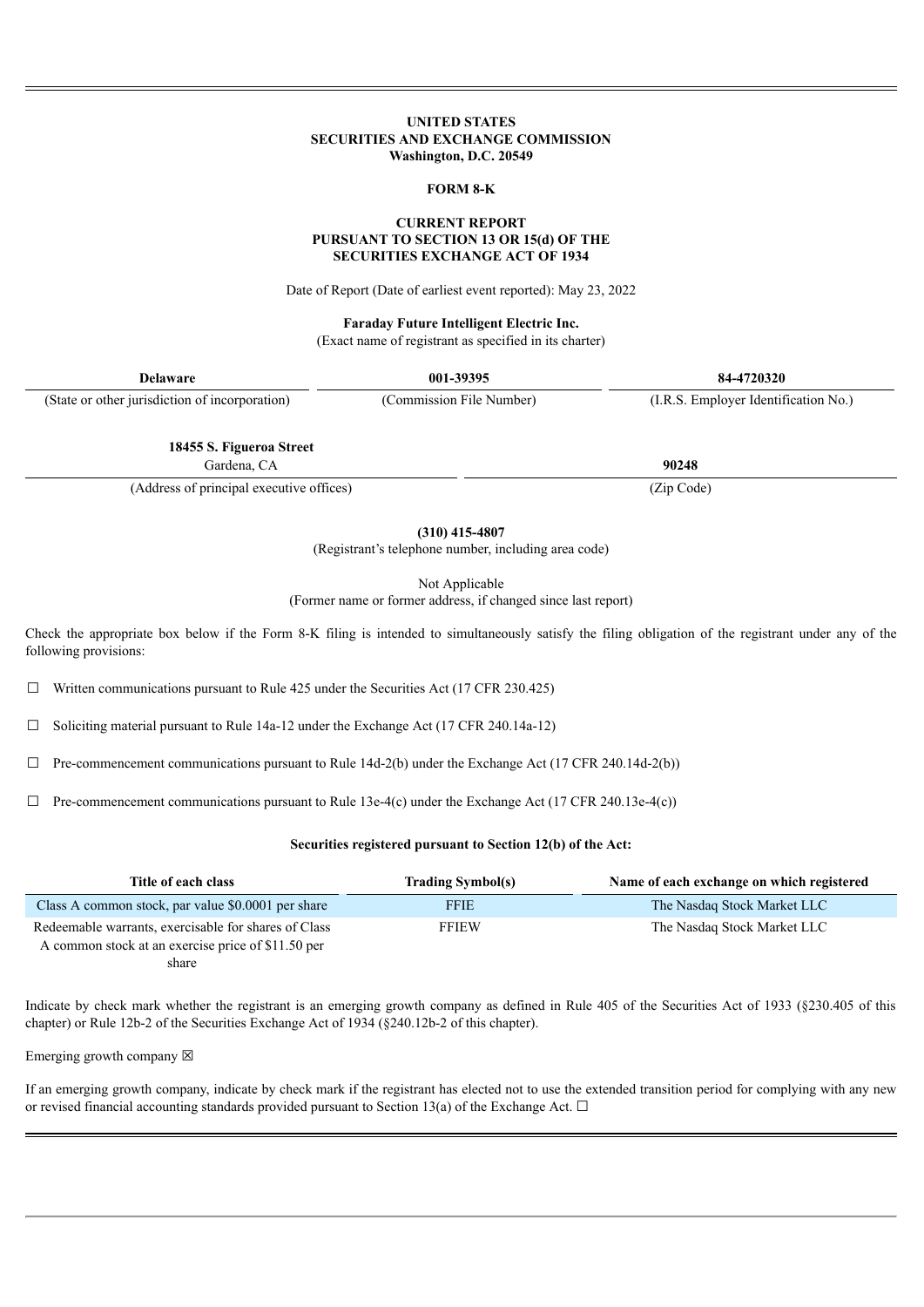## **Item 2.02. Results of Operations and Financial Condition.**

On May 23, 2022, Faraday Future Intelligent Electric Inc. (the "Company") issued a press release announcing its results of operations for its fiscal first quarter ended March 31, 2022. A copy of the press release is furnished herewith as Exhibit 99.1 to this Current Report on Form 8-K and is incorporated herein by reference.

In addition, the Company posted a copy of the press release on its website at www.investors.ff.com.

The information contained in Item 2.02 of this Current Report on Form 8-K, including Exhibit 99.1 hereto, is being furnished and shall not be deemed "filed" for purposes of Section 18 of the Securities Exchange Act of 1934, as amended (the "Exchange Act"), or otherwise subject to the liabilities of that section, nor shall it be deemed incorporated by reference in any filing under the Securities Act of 1933, as amended, or the Exchange Act, except as expressly set forth by specific reference in such a filing.

#### **Item 9.01. Financial Statements and Exhibits.**

**(d) Exhibits.** The following exhibits are filed with this Current Report on Form 8-K:

| No. | <b>Description of Exhibits</b>                                                   |
|-----|----------------------------------------------------------------------------------|
|     | 99.1 Press Release dated May 23, 2022.                                           |
|     | 104 Cover Page Interactive Data File (embedded within the Inline XBRL document). |

1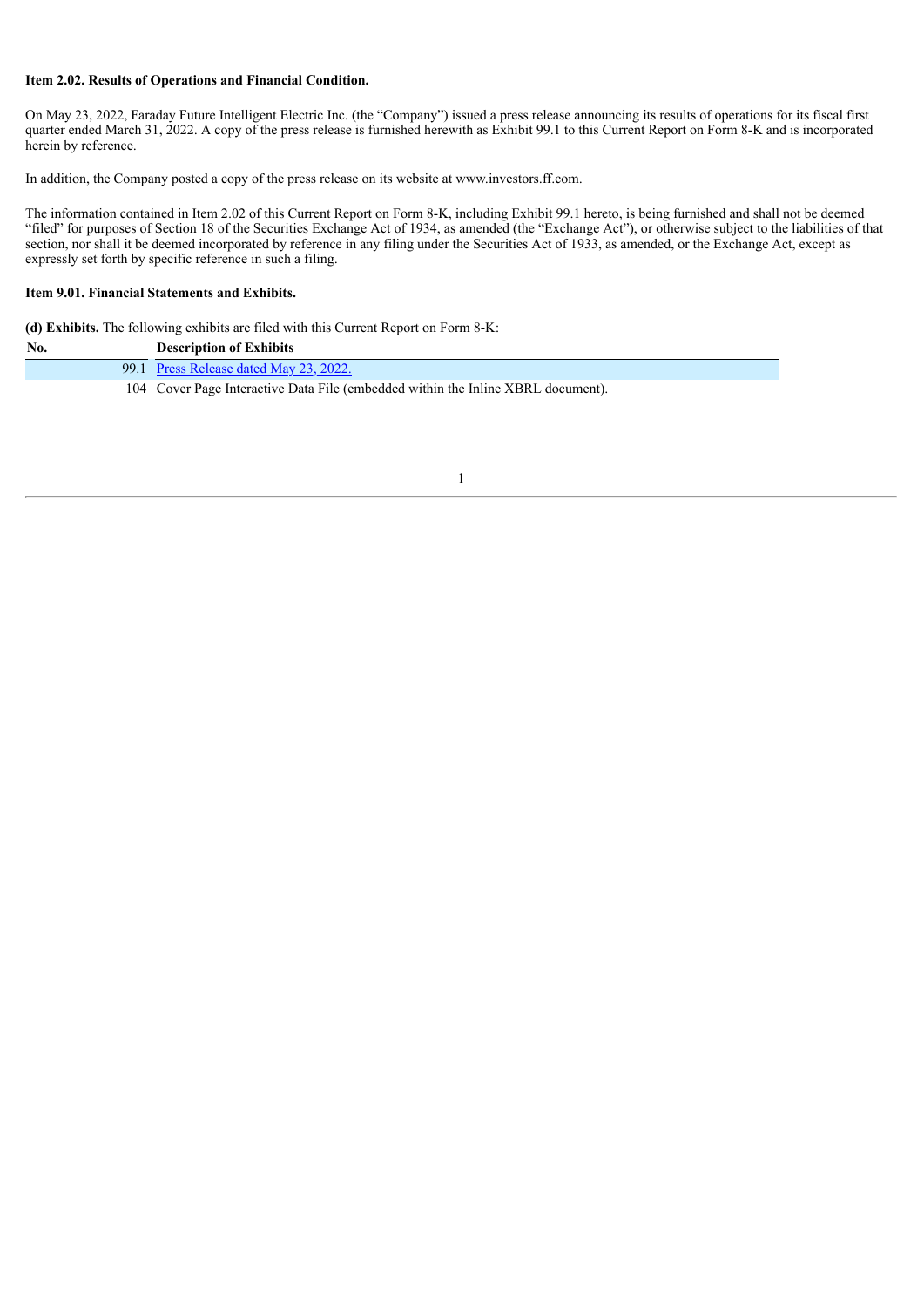## **SIGNATURE**

Pursuant to the requirements of the Securities Exchange Act of 1934, the registrant has duly caused this report to be signed on its behalf by the undersigned hereunto duly authorized.

# **FARADAY FUTURE INTELLIGENT ELECTRIC INC.**

Date: May 23, 2022 By: /s/ Becky Roof

Name: Becky Roof Title: Interim Chief Financial Officer

2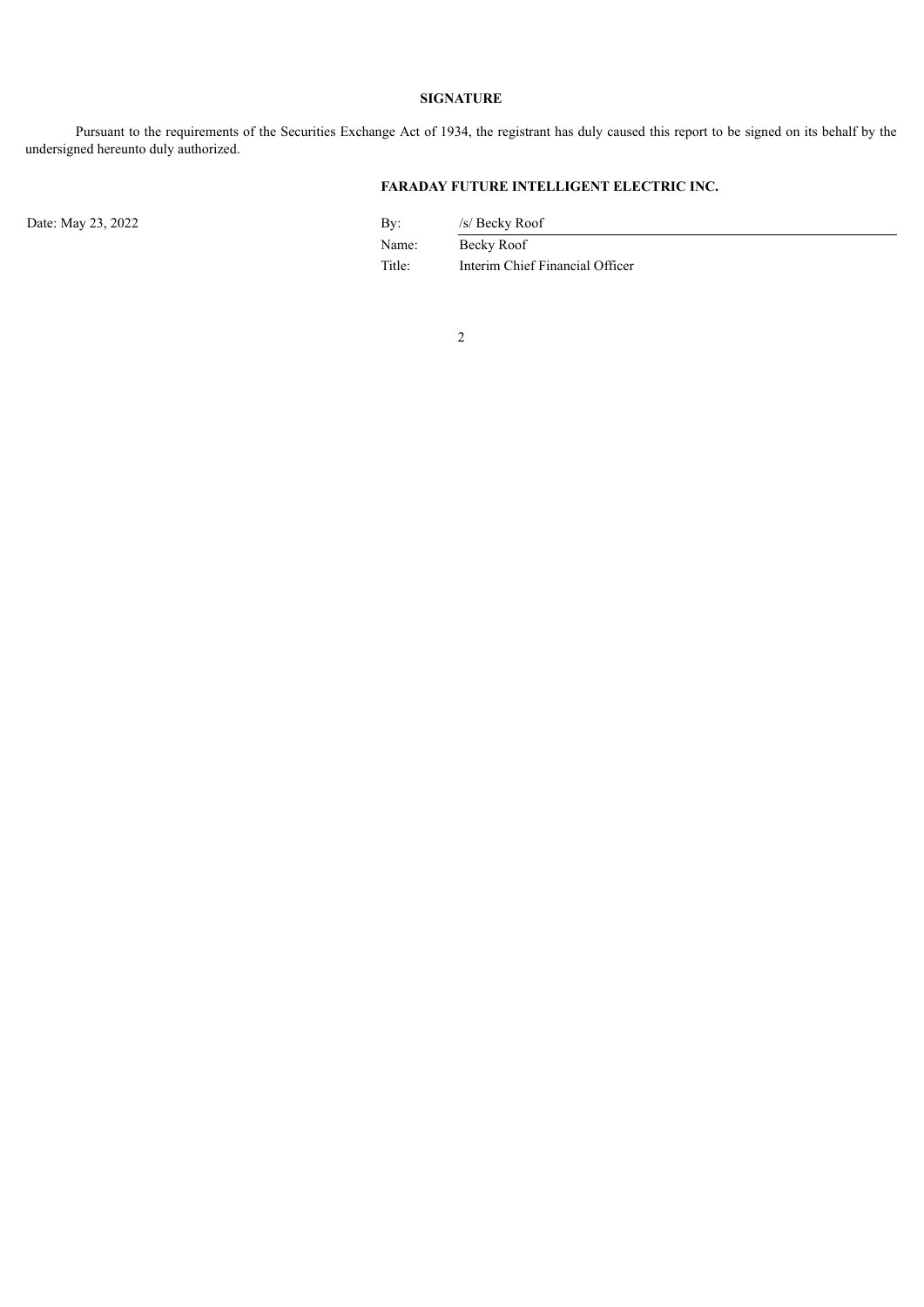# **FARADAY FUTURE REPORTS FINANCIAL RESULTS FOR FIRST QUARTER 2022**

– Unveiled the First Production-Intent FF 91 – – Signed Contract Manufacturing Agreement with Myoung Shin – – Completed Additional Investigation Work of the Special Committee – – Announced 401 Preorders as of March 31, 2022 –

<span id="page-3-0"></span>**Los Angeles, CA (May 23, 2022)** - Faraday Future Intelligent Electric Inc. (NASDAQ: FFIE) ("FF", "Faraday Future", or "the Company"), a California-based global shared intelligent electric mobility ecosystem company, today announced financial results for its first quarter ended March 31, 2022.

"We continued to make progress during the first quarter at our Hanford manufacturing plant, where mechanical systems and equipment installation is underway in preparation for FF 91 production," said Dr. Carsten Breitfeld, Global CEO of Faraday Future. "The signing of our manufacturing agreement with Myoung Shin has put our high-volume program for FF 81 production on track with an attractive, capitalefficient strategy in an ideal global manufacturing location."

Dr. Breitfeld continued, "During the first quarter of 2022, we also secured our dealer license from the State of California, allowing us to sell our cars online nationally. We remain confident that Faraday Future will redefine the state-of-the-art in intelligent, electrified mobility when we launch the FF 91 in the third quarter of 2022."

# **KEY COMPANY HIGHLIGHTS DURING FIRST QUARTER 2022**

Faraday Future accomplished several major milestones and made a number of organizational changes during the first quarter. The Company continues to make progress toward the launch of the FF 91 in the third quarter of 2022 and the realization of its long-term business plan, making the following announcements during the first quarter:

- Announced that Myoung Shin Co., Ltd., an automotive manufacturer headquartered in South Korea, has been contracted to manufacture Faraday Future's second vehicle, the FF 81, with start of production ("SOP") scheduled for 2024.
- Unveiled the first production-intent FF 91. This marks Faraday Future's manufacturing Milestone #4, pre-production builds for final engineering validation and certification, now referred to as production-intent vehicles.
- Received dealer and distributor license from the State of California, allowing national online sales.
- Signed the lease for the Company's flagship store in Beverly Hills, California, and confirmed the design firm for the store. The initial term of the lease is 126 months, with two five-year tenant extension options. Further, the Company announced the active search for a second flagship store in the U.S.
- Appointed Susan Swenson as Executive Chairperson and Jordan Vogel as Lead Independent Director of the Board of Directors. The Company's Board of Directors consists of nine directors, five of whom are independent under applicable rules.
- Announced that Mathias Hofmann became the new Head of Global Supply Chain after the retirement of Benedikt Hartmann effective February 25, 2022. Mathias comes to Faraday Future after a nearly 30-year career with BMW, where he served as a Vice President with global responsibilities in purchasing and plant management. He has worked on four continents, including China, and was most recently Plant Director in Brazil. He has extensive experience in both plant operations and direct and indirect purchasing.
- Appointed Becky Roof as Interim Chief Financial Officer (CFO) and engaged an affiliate of AlixPartners to accelerate the implementation of Special Committee recommendations including, but not limited to financial controls and material weakness remediation. Ms. Roof is a seasoned financial executive who has served in an interim CFO capacity at numerous public and private companies.
- Completed the additional investigation work of the Special Committee and implemented additional remediation actions as recommended by the Special Committee. The findings and remediation actions are summarized in our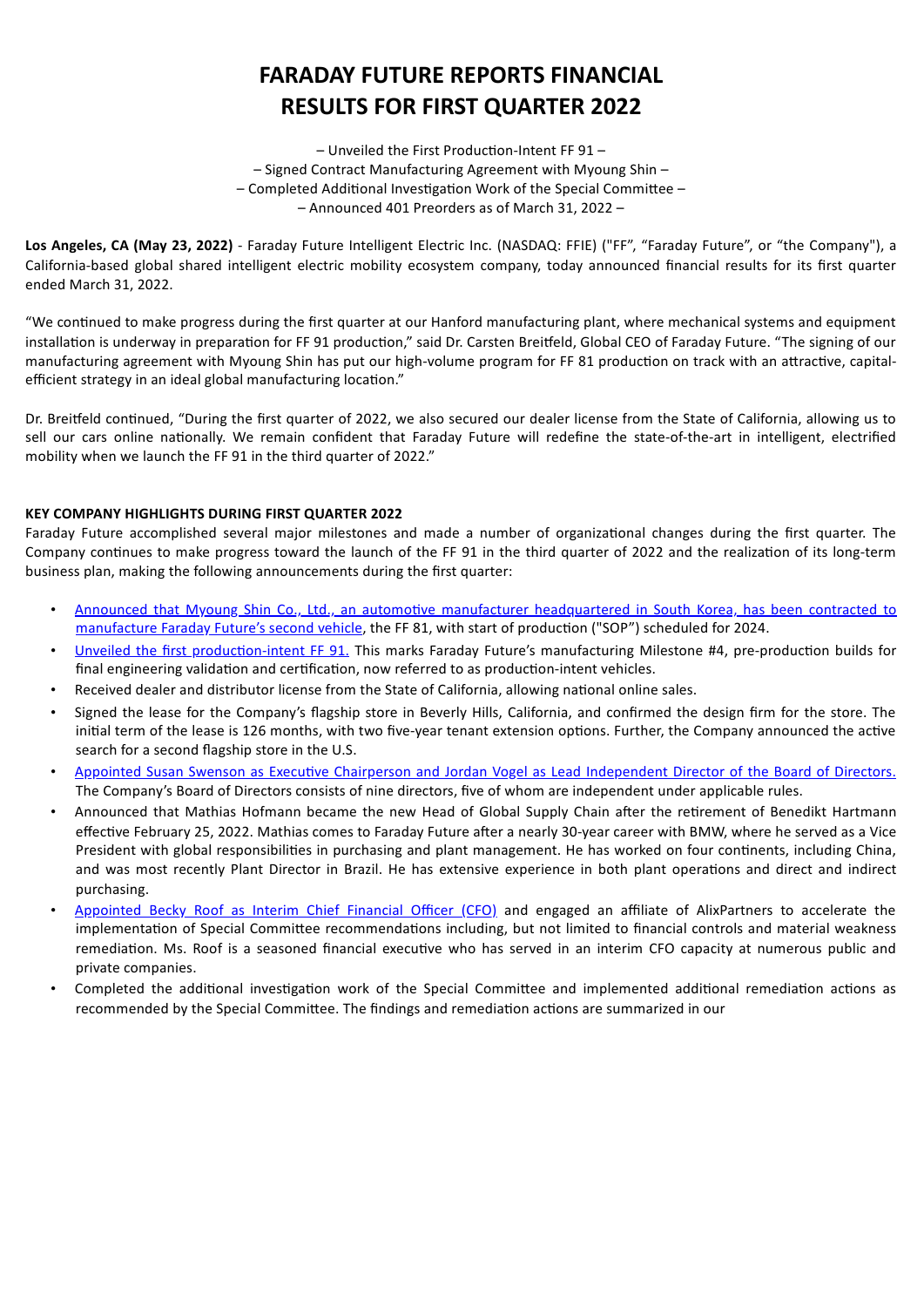Form 10-K filed on May 13, 2022, with the Securities and Exchange Commission (the "SEC"), and available on our website.

• Announced 401 preorders as of March 31, 2022. Preorders are fully refundable, non-binding, paid deposits for the FF 91 Futurist Alliance Edition and/or the FF 91 Futurist vehicles available initially for sale to customers in the U.S. and China. FF 91 Futurist Alliance Edition preorders require a \$5,000 deposit for customers in the US and an RMB 50,000 deposit for customers in China. FF 91 Futurist preorders require a \$1,500 deposit for customers in the US and an RMB 20,000 deposit for customers in China.

#### **SPECIAL COMMITTEE REVIEW**

The Special Committee, made up of independent Board members, completed its previously announced review of past disclosures and allegations and submitted its findings and recommendations to the full Board. The Board accepted the findings, and implementation of remediation actions is well underway. Please refer to our Annual Report on Form 10-K for the year ended December 31, 2021, as filed with the SEC on May 13, 2022, for a robust discussion of the Special Committee review and related findings and remediation actions. The Company and Board members remain committed to holding the Company to the highest standards of ethics and conduct. This review and the changes that have been implemented strengthen the Company and position it for future success.

## **RESULTS FOR FIRST QUARTER 2022**

Faraday Future reported an operating loss of approximately \$149 million during the three months ended March 31, 2022, as compared to an operating loss of approximately \$19 million for the three months ended March 31, 2021. The increase was primarily driven by an increase in engineering, design, and testing ("ED&T") services as the Company re-engaged suppliers and made significant purchases for ED&T services to progress the development of the FF 91; a significant increase in headcount and employee-related expenses; and an increase in professional services primarily related to the Special Committee Investigation. Net loss increased to approximately \$153 million during the three months ended March 31, 2022, as compared to an approximately \$76 million net loss for the three months ended March 31, 2021. The significant increase in net loss in the first quarter of 2022 is primarily attributable to the loss from operations.

Turning to our balance sheet, total assets on March 31, 2022 were approximately \$706 million, which include \$276 million of cash. The decrease in cash from December 31, 2021, to March 31, 2022, was due in part to a scheduled \$97 million note and accrued interest payment. Total liabilities were approximately \$271 million, as compared to approximately \$340 million in total liabilities as of December 31, 2021.

Since its inception, the Company has incurred cumulative losses from operations and negative cash flows from operating activities, and the Company's accumulated deficit was approximately \$3 billion as of March 31, 2022. The Company expects to continue to generate significant operating losses for the foreseeable future, as we continue to incur expenses before we generate meaningful revenue.

#### **EARNINGS CONFERENCE CALL**

Faraday Future management will host a conference call today, May 23, at 5:00pm Eastern time (2:00pm Pacific time). A question-andanswer session will follow management's prepared remarks. Interested investors and other parties can listen to a webcast of the conference call by logging onto the Investor Relations section of the Company's website at https://investors.ff.com/. The conference call can be accessed live over the phone by dialing +1-877-451-6152 (domestic) or +1-201-389-0879 (international). A telephonic replay will be available approximately two hours after the call by dialing +1-844-512-2921, or for international callers, +1-412-317-6671. The pin number for the replay is 13730216. The replay will be available until 11:59 p.m. Eastern Time on June 6, 2022.

Customers can preorder an FF 91 via the FF Intelligent App or through our website (English): https://www.ff.com/us/preorder/ or **(Chinese): https://www.ff.com/cn/preorder/**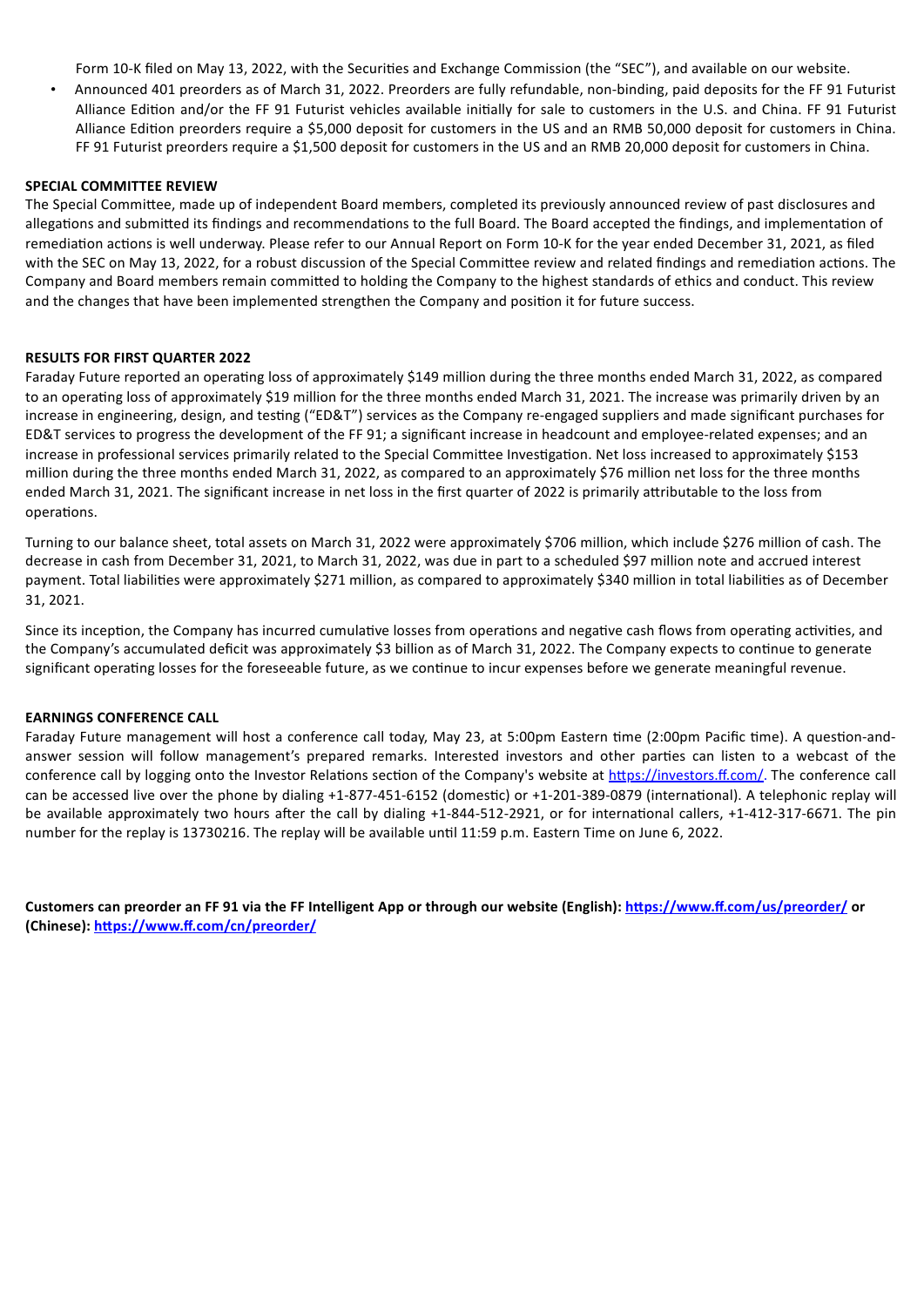## **ABOUT FARADAY FUTURE**

Faraday Future is a class-defining luxury electric vehicle company. The Company has pioneered numerous innovations relating to its products, technology, business model, and user ecosystem since its inception in 2014. Faraday Future aims to perpetually improve the way people move by creating a forward-thinking mobility ecosystem that integrates clean energy, AI, the Internet, and new usership models. Faraday Future's first flagship product is the FF 91 Futurist.

## **FOLLOW FARADAY FUTURE:**

https://www.ff.com/ https://twitter.com/FaradayFuture/ https://www.facebook.com/faradayfuture/ https://www.instagram.com/faradayfuture/ www.linkedin.com/company/faradayfuture/

## **NO OFFER OR SOLICITATION**

This communication shall neither constitute an offer to sell or the solicitation of an offer to buy any securities, nor shall there be any sale of securities in any jurisdiction in which the offer, solicitation or sale would be unlawful prior to the registration or qualification under the securities laws of any such jurisdiction.

## **FORWARD LOOKING STATEMENTS**

This press release includes "forward looking statements" within the meaning of the safe harbor provisions of the United States Private Securities Litigation Reform Act of 1995. When used in this press release, the words "estimates," "projected," "expects," "anticipates," "forecasts," "plans," "intends," "believes," "seeks," "may," "will," "should," "future," "propose" and variations of these words or similar expressions (or the negative versions of such words or expressions) are intended to identify forward-looking statements, and include (among others) statements regarding the expected timing of the launch of FF 91 and FF 81 vehicles and anticipated production capacity of the Company's Hanford, California facility. These forward-looking statements are not guarantees of future performance, conditions or results, and involve a number of known and unknown risks, uncertainties, assumptions and other important factors, many of which are outside the Company's control, that could cause actual results or outcomes to differ materially from those discussed in the forwardlooking statements. Important factors, among others, that may affect actual results or outcomes include the Company's ability to remain in compliance with the listing requirements of The Nasdaq Stock Market LLC ("Nasdaq") and to continue to be listed on Nasdaq; the outcome of the SEC investigation relating to the matters that were the subject of the Special Committee investigation; the implementation of the Special Committee's actions and related internal review by the Company; the Company's ability to execute on its plans to develop and market its vehicles and the timing of these development programs; the Company's estimates of the size of the markets for its vehicles and cost to bring those vehicles to market; the rate and degree of market acceptance of the Company's vehicles; the success of other competing manufacturers; the performance and security of the Company's vehicles; potential litigation involving the Company; the result of future financing efforts and general economic and market conditions impacting demand for the Company's products; and the ability of the Company to attract and retain employees. The foregoing list of factors is not exhaustive. You should carefully consider the foregoing factors and the other risks and uncertainties described in the "Risk Factors" section of the Company's Annual Report on Form 10-K for the year ended December 31, 2021, and other documents filed by the Company from time to time with the SEC. These filings identify and address other important risks and uncertainties that could cause actual events and results to differ materially from those contained in the forward-looking statements. Forward-looking statements speak only as of the date they are made. Readers are cautioned not to put undue reliance on forward-looking statements, and the Company does not undertake any obligation to update or revise any forward-looking statements, whether as a result of new information, future events or otherwise, except as required by law.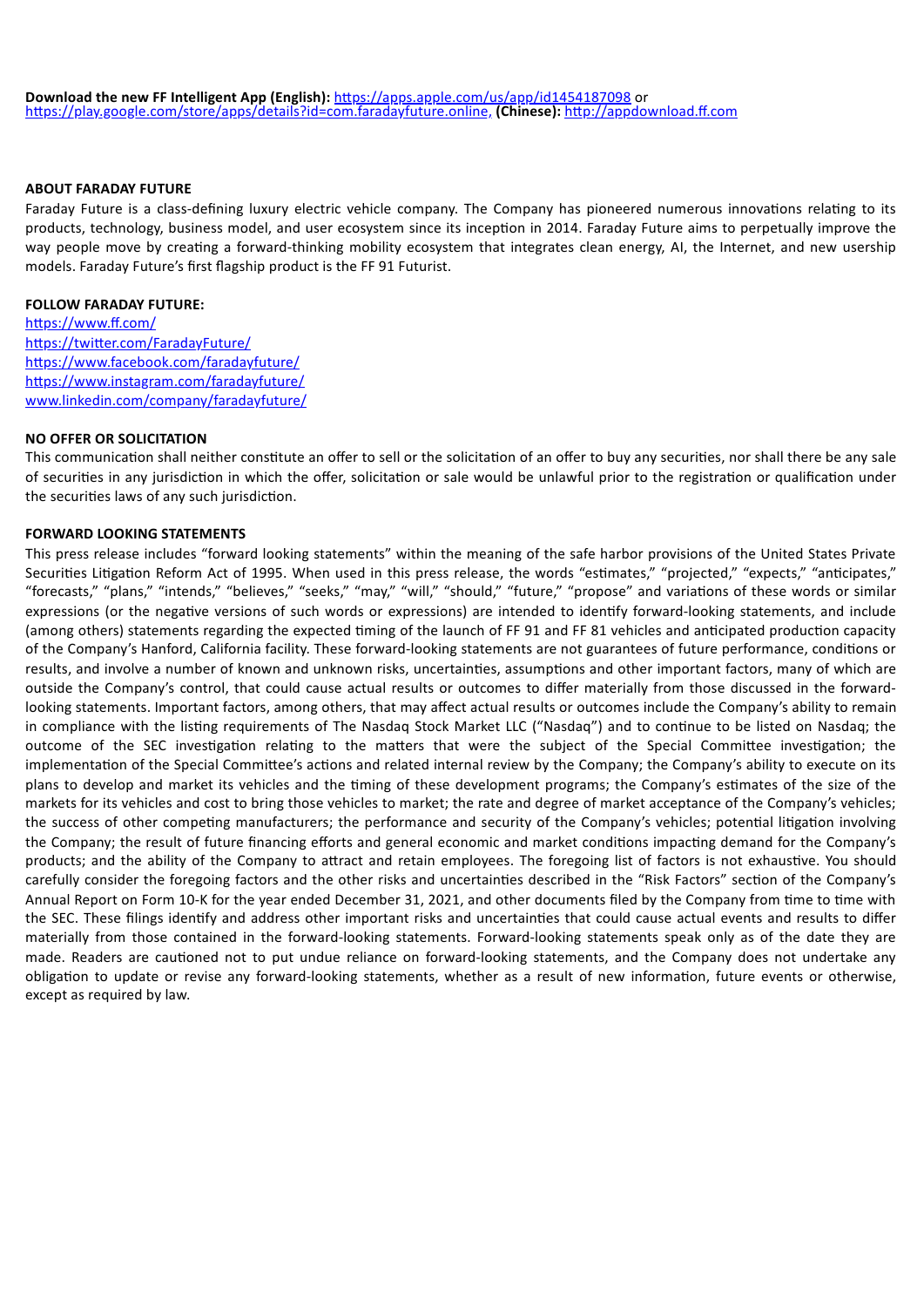# **Contacts:**

Investors (English): *ir@faradayfuture.com* Investors (Chinese): cn-ir@faradayfuture.com

John Schilling Media: media@faradayfuture.com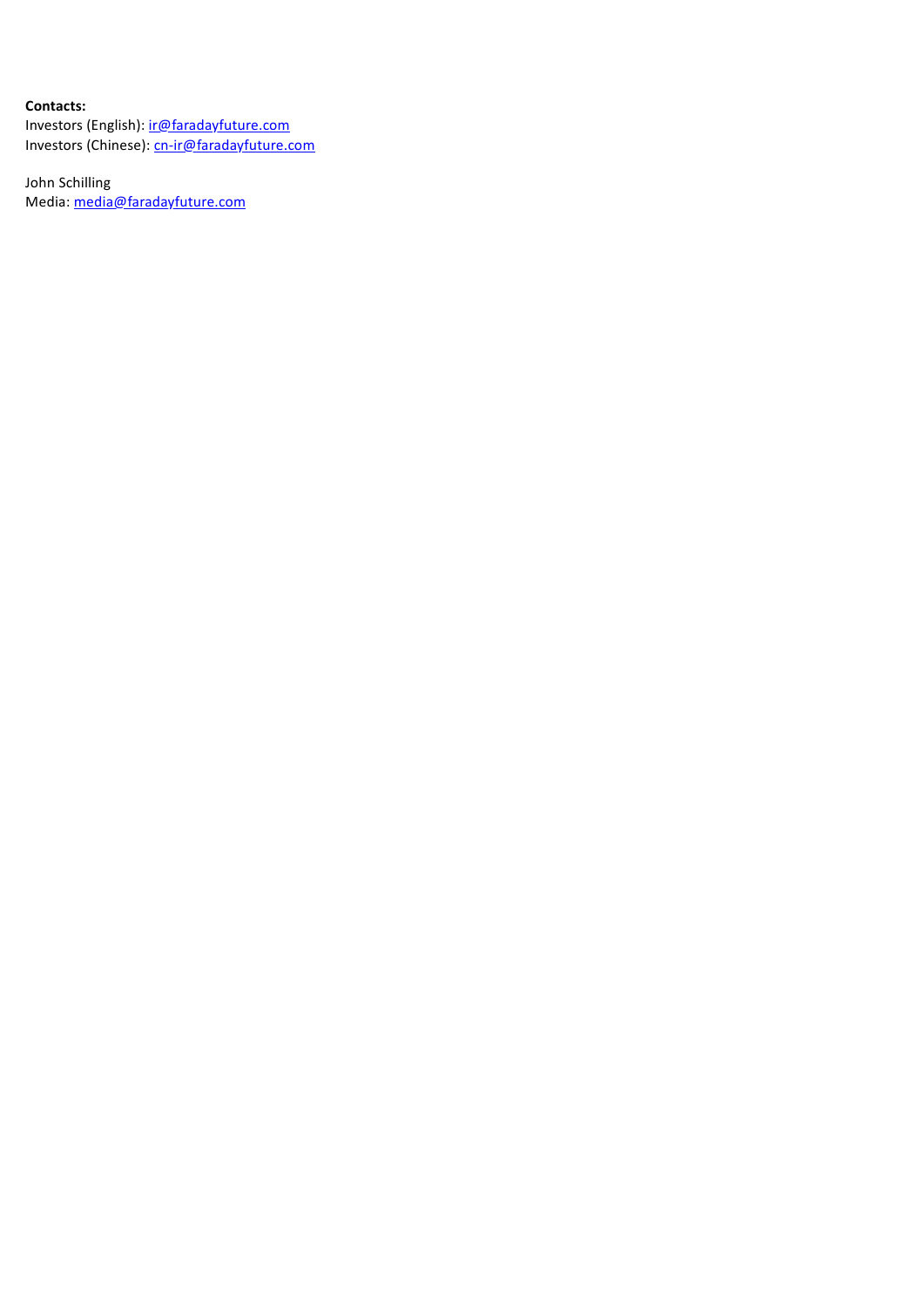# **Faraday Future Intelligent Electric Inc. Condensed Consolidated Statements of Operations and Comprehensive Loss (***in thousands***, except share and per share data) (Unaudited)**

|                                                                                      | <b>Three Months Ended</b><br>March 31, |                |               |             |
|--------------------------------------------------------------------------------------|----------------------------------------|----------------|---------------|-------------|
|                                                                                      |                                        | 2022           |               | 2021        |
| <b>Operating expenses</b>                                                            |                                        |                |               |             |
| Research and development                                                             | \$                                     | 114,935        | S             | 6,721       |
| Sales and marketing                                                                  |                                        | 6,186          |               | 1,682       |
| General and administrative                                                           |                                        | 27,880         |               | 10,993      |
| Total operating expenses                                                             |                                        | 149,001        |               | 19,396      |
| <b>Loss from operations</b>                                                          |                                        | (149,001)      |               | (19,396)    |
| Change in fair value measurements                                                    |                                        | 1,186          |               | (26,917)    |
| Interest expense                                                                     |                                        | (3,746)        |               | (19, 174)   |
| Related party interest expense                                                       |                                        | (622)          |               | (9,752)     |
| Other expense, net                                                                   |                                        | (915)          |               | (283)       |
| Loss before income taxes                                                             |                                        | (153,098)      |               | (75, 522)   |
| Income tax provision                                                                 |                                        |                |               | (3)         |
| <b>Net loss</b>                                                                      | S.                                     | (153,098)      | -S            | (75, 525)   |
| Per share information:                                                               |                                        |                |               |             |
| Net loss per Common Stock – Class A and Class B – basic and diluted                  | $\mathbb{S}$                           | $(0.48)$ \$    |               | (0.48)      |
| Weighted average Common shares outstanding - Class A and Class B - basic and diluted |                                        | 322,211,392    |               | 158,088,382 |
|                                                                                      |                                        |                |               |             |
| <b>Total comprehensive loss:</b>                                                     |                                        |                |               |             |
| Net loss                                                                             | \$                                     | $(153,098)$ \$ |               | (75, 525)   |
| Change in foreign currency translation adjustment                                    |                                        | (564)          |               | 508         |
| Total comprehensive loss                                                             | \$                                     | (153, 662)     | $\mathbf{\$}$ | (75, 017)   |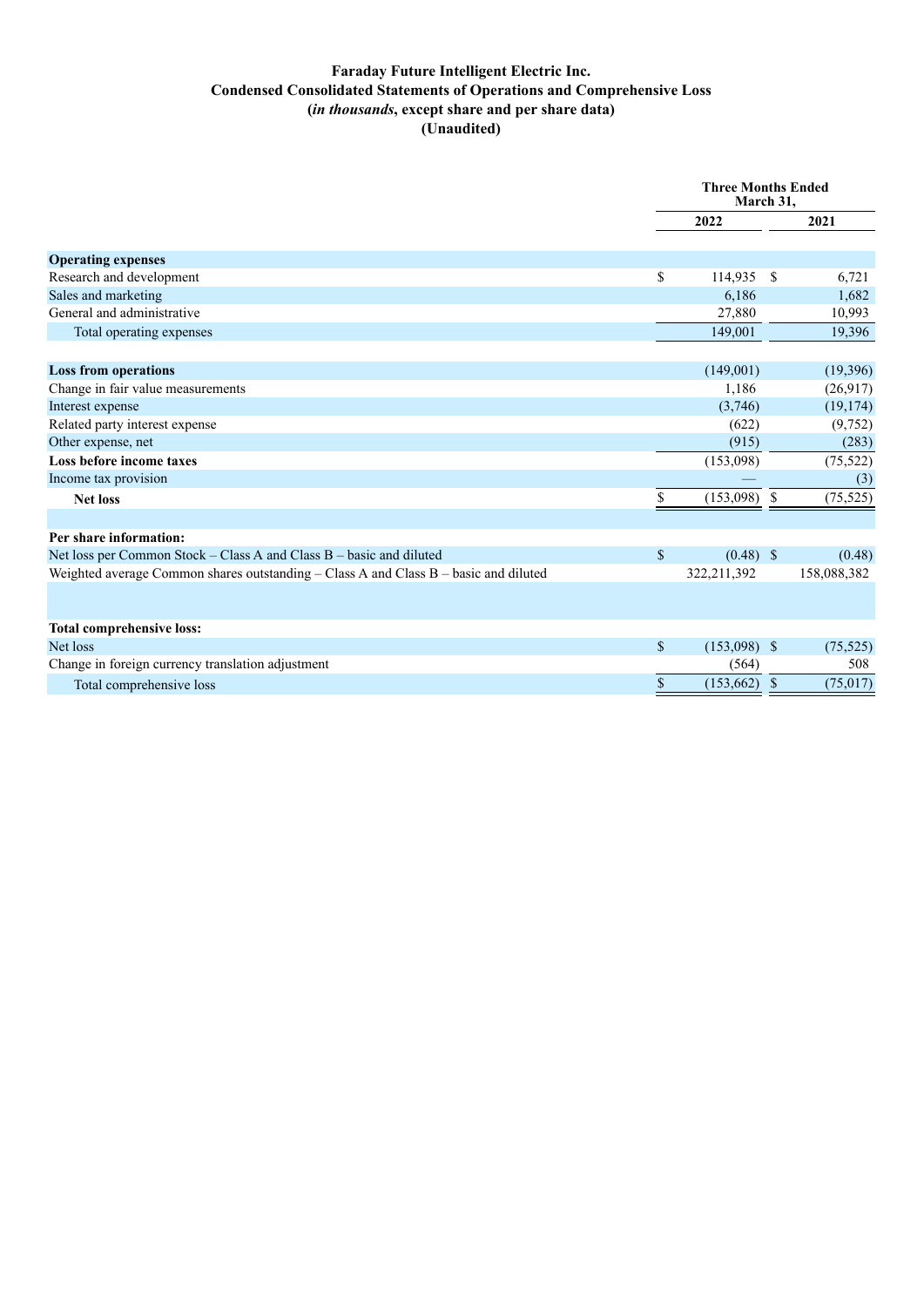# **Faraday Future Intelligent Electric Inc. Condensed Consolidated Balance Sheets (***in thousands***, except share and per share data) (Unaudited)**

|                                                                                                                                                                                                | <b>March 31, 2022</b> |                    | December 31,<br>2021 |
|------------------------------------------------------------------------------------------------------------------------------------------------------------------------------------------------|-----------------------|--------------------|----------------------|
| <b>Assets</b>                                                                                                                                                                                  |                       |                    |                      |
| Current assets                                                                                                                                                                                 |                       |                    |                      |
| Cash                                                                                                                                                                                           | \$<br>276,374 \$      |                    | 505,091              |
| Restricted cash                                                                                                                                                                                | 1,012                 |                    | 25,386               |
| Deposits                                                                                                                                                                                       | 55,639                |                    | 63,370               |
| Other current assets                                                                                                                                                                           | 8,608                 |                    | 13,410               |
| Total current assets                                                                                                                                                                           | 341,633               |                    | 607,257              |
| Property and equipment, net                                                                                                                                                                    | 338,877               |                    | 293,135              |
| Right of use assets                                                                                                                                                                            | 18,701                |                    |                      |
| Other non-current assets                                                                                                                                                                       | 6,853                 |                    | 7,040                |
| <b>Total assets</b>                                                                                                                                                                            | \$<br>706,064         | $\sqrt{\ }$        | 907,432              |
| Liabilities, commitment to issue Class A Common Stock and stockholders' equity                                                                                                                 |                       |                    |                      |
| <b>Current liabilities</b>                                                                                                                                                                     |                       |                    |                      |
| Accounts payable                                                                                                                                                                               | \$<br>45,400          | -S                 | 37,773               |
| Accrued expenses and other current liabilities                                                                                                                                                 | 86,766                |                    | 90,512               |
| Related party accrued interest                                                                                                                                                                 | 12,222                |                    | 11,231               |
| Accrued interest                                                                                                                                                                               | 1,493                 |                    | 8,263                |
| Operating lease liabilities, current portion                                                                                                                                                   | 2,113                 |                    |                      |
| Finance lease liabilities, current portion                                                                                                                                                     | 2,287                 |                    |                      |
| Related party notes payable                                                                                                                                                                    | 13,636                |                    | 13,655               |
| Notes payable, current portion                                                                                                                                                                 | 78,865                |                    | 132,372              |
| Total current liabilities                                                                                                                                                                      | 242,782               |                    | 293,806              |
| Operating lease liabilities, less current portion                                                                                                                                              | 16,885                |                    |                      |
| Finance lease liabilities, less current portion                                                                                                                                                | 7,390                 |                    | 7,570                |
| Other liabilities, less current portion                                                                                                                                                        | 3,785                 |                    | 3,720                |
| Notes payable, less current portion                                                                                                                                                            |                       |                    | 34,682               |
| <b>Total liabilities</b>                                                                                                                                                                       | 270,842               |                    | 339,778              |
| Commitments and contingencies (Note 11)                                                                                                                                                        |                       |                    |                      |
| Commitment to issue Class A Common Stock                                                                                                                                                       | 32,900                |                    |                      |
| Stockholders' equity                                                                                                                                                                           |                       |                    |                      |
| Class A Common Stock, \$0,0001 par value; 750,000,000 shares authorized; 238,197,018 and<br>168,693,323 shares issued and outstanding as of March 31, 2022 and December 31, 2021, respectively | 24                    |                    | 17                   |
| Class B Common Stock, \$0.0001 par value; 75,000,000 shares authorized; 64,000,588 shares and no<br>shares issued and outstanding as of March 31, 2022 and December 31, 2021, respectively     | 6                     |                    |                      |
| Additional paid-in capital                                                                                                                                                                     | 3,487,415             |                    | 3,482,226            |
| Accumulated other comprehensive loss                                                                                                                                                           | (7,509)               |                    | (6,945)              |
| Accumulated deficit                                                                                                                                                                            | (3,077,614)           |                    | (2,907,644)          |
| Total stockholders' equity                                                                                                                                                                     | 402,322               |                    | 567,654              |
| Total liabilities, commitment to issue Class A Common Stock and stockholders' equity                                                                                                           | \$<br>706,064         | $\mathbf{\hat{s}}$ | 907,432              |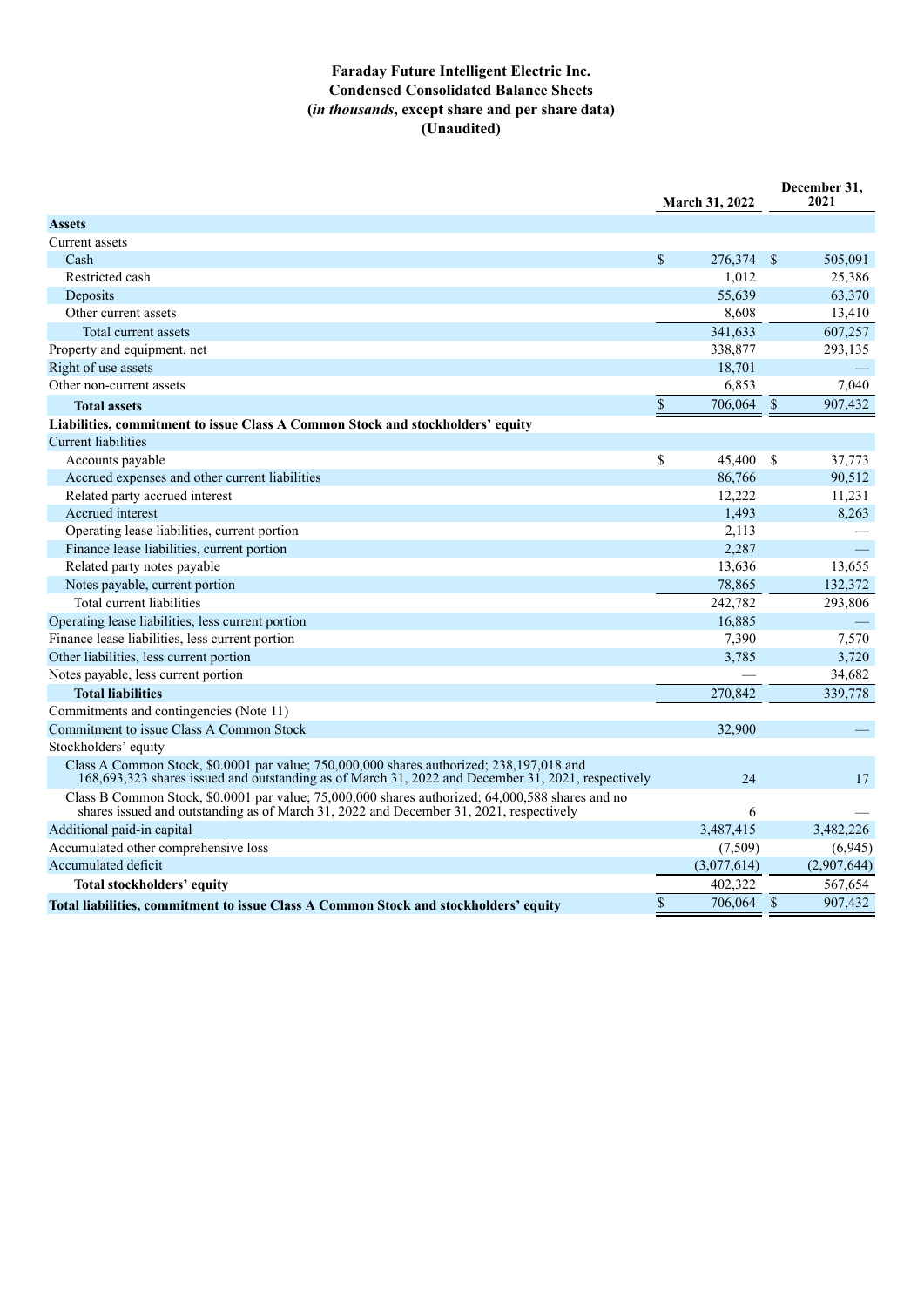# **Faraday Future Intelligent Electric Inc. Condensed Consolidated Statements of Cash Flows (i***n thousands***) (Unaudited)**

|                                                                                                        |    | Three Months Ended March 31, |  |           |
|--------------------------------------------------------------------------------------------------------|----|------------------------------|--|-----------|
|                                                                                                        |    | 2022                         |  | 2021      |
| <b>Cash flows from operating activities</b>                                                            |    |                              |  |           |
| Net loss                                                                                               | S  | $(153,098)$ \$               |  | (75, 525) |
| Adjustments to reconcile net loss to net cash used in operating activities                             |    |                              |  |           |
| Depreciation and amortization expense                                                                  |    | 4,853                        |  | 988       |
| Stock-based compensation                                                                               |    | 3,347                        |  | 2,520     |
| Loss on disposal of property and equipment                                                             |    |                              |  | 647       |
| Change in fair value measurements                                                                      |    | (1, 186)                     |  | 26,917    |
| Loss (gain) on foreign exchange                                                                        |    | 894                          |  | (831)     |
| Non-cash interest expense                                                                              |    | 2,319                        |  | 25,131    |
| Loss on extinguishment of related party notes payable, notes payable and vendor payables in trust, net |    |                              |  | 1,309     |
| Other                                                                                                  |    | 108                          |  |           |
| Changes in operating assets and liabilities                                                            |    |                              |  |           |
| Deposits                                                                                               |    | 6,840                        |  | (1,025)   |
| Other current and other non-current assets                                                             |    | 2,095                        |  | (480)     |
| Accounts payable                                                                                       |    | 5,747                        |  | (635)     |
| Accrued expenses and other current liabilities                                                         |    | 14,527                       |  | 665       |
| Operating lease liabilities                                                                            |    | (882)                        |  |           |
| Accrued interest expense                                                                               |    | (7,928)                      |  |           |
| Net cash used in operating activities                                                                  |    | (122, 364)                   |  | (20,319)  |
| <b>Cash flows from investing activities</b>                                                            |    |                              |  |           |
| Payments for property and equipment                                                                    |    | (44, 398)                    |  | (711)     |
| Net cash used in investing activities                                                                  |    | (44,398)                     |  | (711)     |
| <b>Cash flows from financing activities</b>                                                            |    |                              |  |           |
| Proceeds from related party notes payable                                                              |    |                              |  | 200       |
| Proceeds from notes payable, net of original issuance discount                                         |    |                              |  | 76,140    |
| Payments of related party notes payable                                                                |    |                              |  | (1,528)   |
| Payments of notes payable, including Payment Premium                                                   |    | (87,065)                     |  | (3,355)   |
| Payments of finance lease obligations                                                                  |    | (466)                        |  | (1,110)   |
| Proceeds from exercise of stock options                                                                |    | 1,855                        |  | 2,650     |
| Net cash (used in) provided by financing activities                                                    |    | (85,676)                     |  | 72,997    |
| Effect of exchange rate changes on cash and restricted cash                                            |    | (653)                        |  | (548)     |
| Net (decrease) increase in cash and restricted cash                                                    |    | (253,091)                    |  | 51,419    |
| Cash and restricted cash, beginning of period                                                          |    | 530,477                      |  | 1,827     |
| Cash and restricted cash, end of period                                                                | \$ | 277,386 \$                   |  | 53,246    |